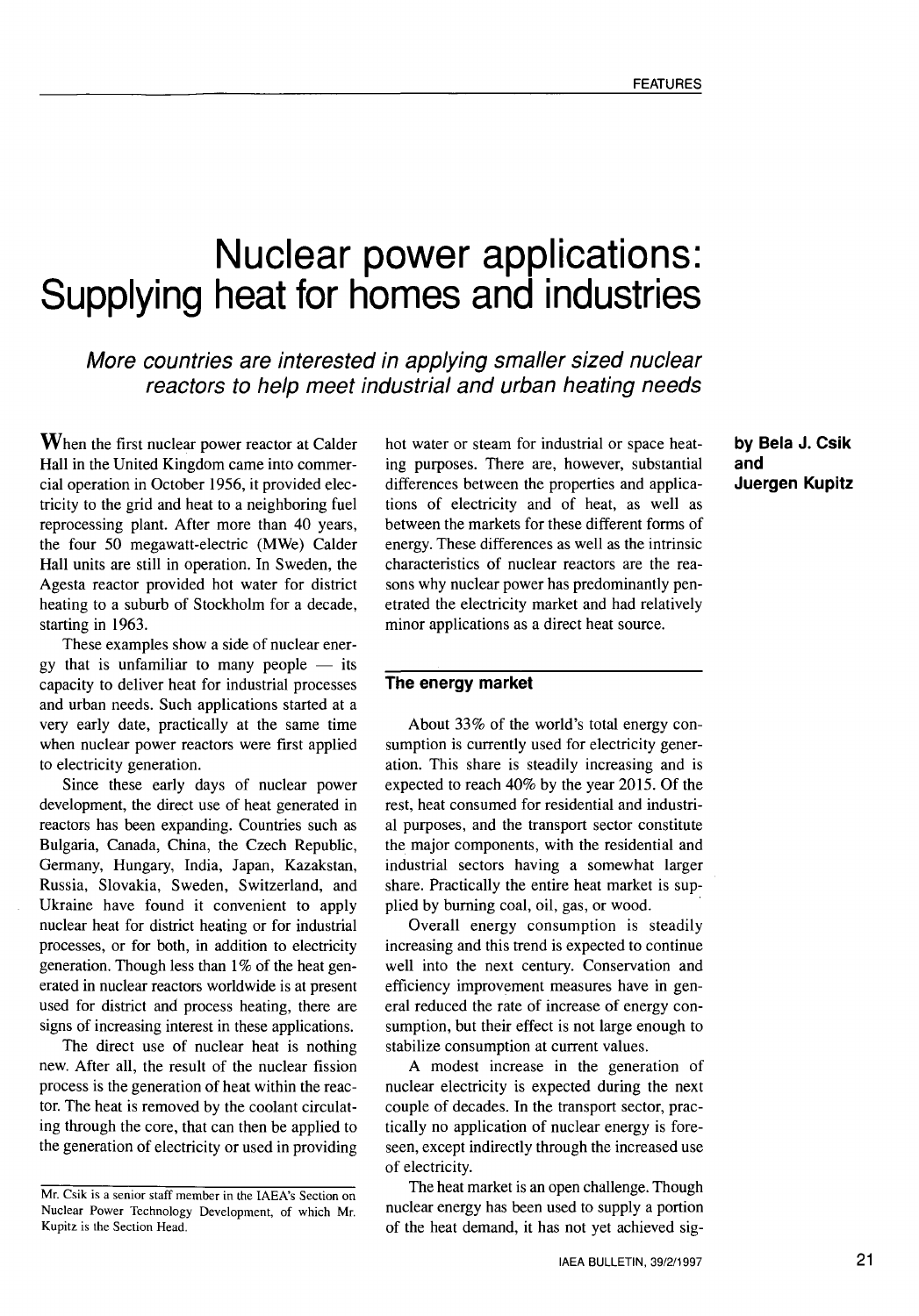nificant penetration . Ho w far an d ho w fas t i t coul d captur e part o f thi s marke t wil l depen d mainl y o n ho w th e characteristic s o f nuclear reactor s can b e matche d with th e characteristic s of the heat market, in order to successfully compet e with alternativ e energ y sources .

#### **Characteristic s of th e hea t marke t**

Transport o f heat i s difficult an d expensive . Th e nee d for a pipeline , therma l isolation , pump ing , an d th e correspondin g investments , heat losses, maintenance, and pumping energy requirement s mak e i t impractica l t o transport heat beyon d distance s o f a few kilometer s or , at most , som e ten s o f kilometers . Ther e i s als o a strong size effect. The specific costs of transporting heat increase sharply as the amount of heat to be transported diminishes. Compared to heat, the transport of electricity from where it is generated to the end-user is easy and cheap, even to large distances measured in hundreds of kilometers.

Th e residentia l an d th e industria l sector s constitute the two major components of the overall heat market. Within the residential sector, while heat for cooking has to be produced directly where it is used, the demand for space heating can be and is often supplied from a reasonable distance by a centralized heating syste m throug h a distric t heatin g transmissio n an d distribution network serving a relatively large numbe r o f customers .

District heating. District heating networks generall y hav e installe d capacitie s i n th e rang e o f 60 0 t o 120 0 megawatt-therma l (MWth ) i n large cities, decreasing to approximately 10 to 5 0 MWth i n town s an d smal l communities . Exceptionally, capacities of 3000 to 4000 MWth can b e found . Obviously , a potentia l market for district heating only appears in climatic zones with relatively long and cold winters . I n wester n Europe , for example , Finland , Sweden , an d Denmark ar e countrie s wher e dis trict heating is widely used, and this approach is als o applie d i n Austria , Belgium , Germany , France Italy Switzerland Norway and the Netherlands , thoug h t o a muc h lesse r degree . The annual load factors of district heating system s depen d o n th e length o f th e col d seaso n when space heating is required and can reach  $\frac{1}{2}$  and  $\frac{1}{2}$  which is still way below what i s neede d fo r bas e loa d operatio n o f plants . Also, to assure a reliable supply of heat to the residences served by the district besting net work adequate heek up heat generating general ty must be provided. This implies the need for redundancy and generating unit sizes corresponding to only a fraction of the overall peak load. The temperature range required by district heating systems is around 100 to 150 $^{\circ}$  C.

In general, the district heating market is expected to expand substantially. Not only because it can compete economically in densel y populate d area s wit h individua l heatin g arrangements , bu t als o becaus e i t offer s th e pos sibility of reducing air pollution in urban areas. While emissions resulting from the burning of fuel can be controlled and reduced up to a point in relatively large centralized plants, this is not practica l i n smal l individua l heatin g installa tion s fuele d b y gas , oil , coal , o r wood .

Industrial processes. Within the industrial sector, process heat is used for a very large variety of applications with different heat requirement s an d with temperatur e range s coverin g a wide spectrum. While in energy intensive industries the energy input represents a considerable fraction of the final product cost, in most other processes it contributes only a few percent. Nevertheless, the supply of energy has an essentia l character . Withou t energy , productio n would stop. This means that a common feature o f practicall y al l industria l user s i s th e nee d fo r assurance of energy supply with a very high degree of reliability and availability, approachin g 100 % i n particula r fo r larg e industria l installation s an d energ y intensiv e processes .

Regarding the power ranges of the heat sources required, similar patterns are found in mos t industrialize d countries . I n general , abou t half of the users require less then 10 MWth and another 40% between 10 and 50 MWth. There is a steady decrease in the number of users as th e powe r requirement s becom e higher . Abou t 99 % o f th e user s ar e include d i n th e 1 t o 30 0 MWth range, which accounts for about 80% of the total energy consumed. Individual large user s with energ y intensiv e industria l processe s cove r th e remainin g portio n o f th e industria l heat market with requirements un to 1000 MWth and exceptionally even more This shows the highly fragmented nature of the industria l heat market .

Th e possibilit y o f large-scal e introductio n o f hea t distributio n system s supplie d fro m a cen tralized heat source — which would serve severa l user s concentrate d i n so-calle d industria l park s — seem s rathe r remot e at present , bu t coul d b e th e tren d o n a lon g term . Contrar y t o district heating, the load factors of industrial users do not depend on climatic conditions. The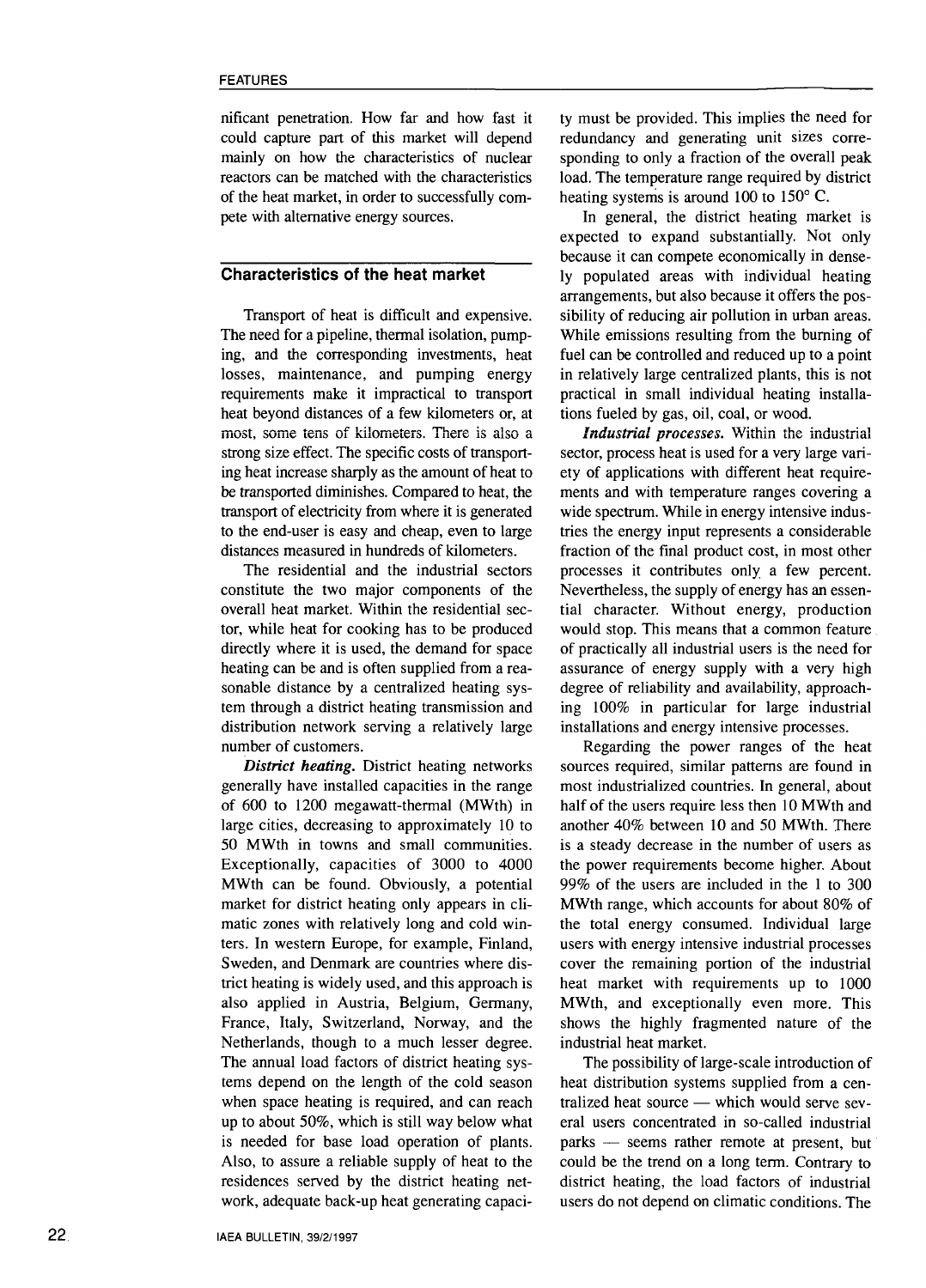demands of large industrial users usually have base load characteristics.

The temperature requirements depend on the type of industry, covering a wide range up to around 1500° C. The upper range above 1000° C is dominated by the iron/steel industry. The lower range up to about 200 to 300° C includes industries such as seawater desalination, pulp and paper, or textiles. Chemical industry, oil refining, oil shale and sand processing, and coal gasification are examples of industries with temperature requirements of up to the 500 to 600° C level. Non-ferrous metals, refinement of coal and lignite, and hydrogen production by water splitting are among applications that require temperatures between 600 and 1000° C.

All industrial users who require heat also consume electricity. The proportions vary according to the type of process, where either heat or electricity might have a predominant role. The demand for electricity can either be supplied from an electrical grid, or by a dedicated electricity generating plant. Co-generating electricity and heat is an attractive option. It increases overall energy efficiency and provides corresponding economic benefits. Co-generation plants, when forming part of large industrial complexes, can be readily integrated into an electrical grid system to which they supply any surplus electricity generated. In turn, they would serve as a back-up for assurance of electricity supply. Such arrangements are often found to be desirable.

#### **Characteristics of nuclear heat sources**

From the technical point of view, nuclear reactors are basically heat generating devices. There is plenty of experience of using nuclear heat in both district heating and in industrial processes, so the technical aspects can be considered well proven. There are no technical impediments to the application of nuclear reactors as heat sources for district or process heating. In principle, any type and size of nuclear reactor can be used for these purposes.

Potential radioactive contamination of the district heating networks or of the products obtained by the industrial processes is avoided by appropriate measures, such as intermediate heat exchanger circuits with pressure gradients which act as effective barriers. No incident involving radioactive contamination has ever been reported for any of the reactors used for these purposes.

Regarding the temperature ranges, up to about 300° C are obtained in light- and heavywater reactors, up to 540°C in liquid metalcooled fast reactors, up to 650°C in advanced gas-cooled reactors, and up to about 1000° C in high temperature gas-cooled reactors.

For applications to district or process heating, there are basically two options. Co-generation of electricity and heat, and heat-only reactors. Co-generation has been widely applied, while there is not much experience in heat-only reactors. In principle, any amount of heat can be extracted from co-generation reactors, subject to design limitations. Whatever heat is not needed to supply the heat demand can be used for electricity generation, which means a high degree of flexibility. Heat-only reactors, on the other hand, have only one objective, as they are not intended for generating electricity.

The availability of nuclear reactors is, in general, similar to fossil-fuelled power plants. As shown by experience, availability factors of 70% to 80% or even 90% can be achieved. The frequency and duration of unplanned outages can be kept very low with good preventive and predictive maintenance. Availability and reliability of a reactor, however, can never reach the nearly 100% levels required by most large heat users. Consequently, as for fossil-fueled heat sources, redundancy is needed. Multiple unit co-generation power plants, modular designs, or back-up heat sources are suitable solutions.

Nuclear reactors are capital intensive. The influence of the fixed cost component is predominant in the final cost of energy. Therefore, base-load operation with load factors as high as achievable is needed for competition with alternative sources. This is only possible when the demand of the heat market to be supplied has base-load characteristics, or when the combined electricity and heat market enables overall base-load operation of a co-generation plant.

Nuclear reactors can be technically proven, safe, reliable and environmentally clean energy sources, but for commercial deployment they also have to be economically competitive with alternative energy sources. Compared to fossil-fuelled sources, nuclear reactors are characterized by higher investment costs compensated by lower fuel costs. The penetration of nuclear power into the electricity market would not have been possible without having fulfilled the condition of economic competitiveness. Even with prevalent low fossil fuel price levels, nuclear power has retained its competitive position in most parts of the world. Should fossil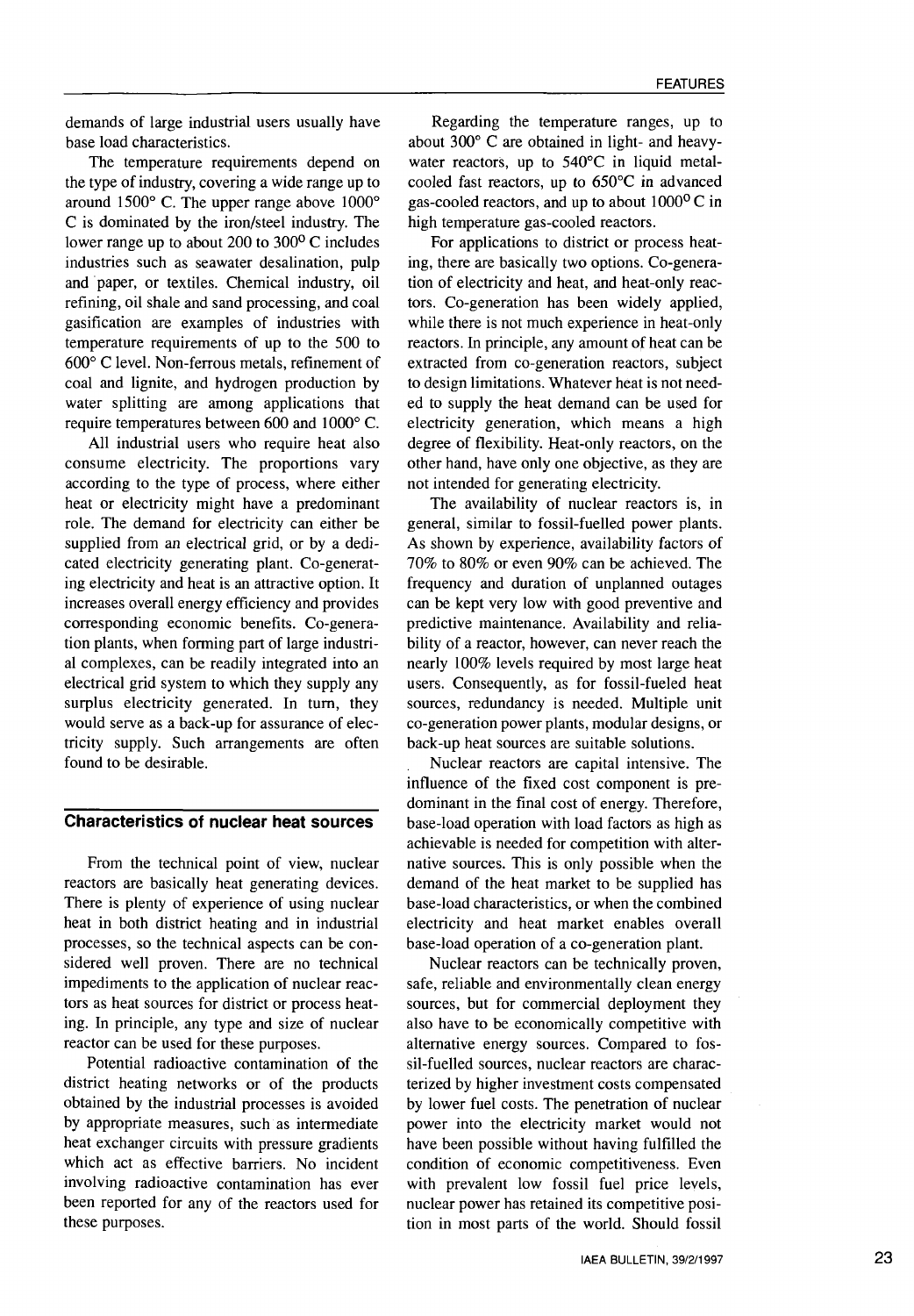fuel prices increase, as is expected to occur, the economically competitive position of nuclear power, both for electricity generation and for heat supply, will improve.

Due to the size effect, nuclear economics are, in general, improved for larger units. This has led to the development and predominant deployment of large-size reactors in industrialized countries with very large interconnected electrical grid systems. Nevertheless, there has been and there continues to be a market for small- and medium-sized power reactors (SMRs). Current design SMRs are not scaled down versions of large commercial reactors, and they are intended to be economically competitive.

Siting of nuclear plants has become a major issue, even in those countries which are proceeding with their nuclear programmes by initiating new projects. Building additional units at existing nuclear sites has been standard practice lately, and opening up new sites for nuclear plants are a rare occurrence. Economic factors promote siting as close as possible to load centers even for electricity generating power plants. For co-generation or heat-only reactors, this is practically a necessary condition to be fulfilled. The NIMBY (not in my back yard) syndrome, however, is an important factor affecting site selection. It promotes a trend to choose remote but accessible locations, in order to avoid potential conflicts and opposition. Remote siting far from densely populated areas makes it also easier to comply with regur latory requirements, which are getting more and more demanding. Advanced reactor designs, in particular in the SMR range with improved safety features, could be perceived as acceptable for close siting by the public. They also could more easily meet regulatory requirements and could maintain heat transmission costs at reasonable levels.

In nuclear power, unlike in many industrial undertakings, the long-term viewpoint is predominant. The planning, design, project preparatory activities, and licensing takes years to be completed for any nuclear reactor. Reactors are designed and built to last for about 40 years or more, and to achieve the economic benefits expected, they have to be operated with high load factors during their economic lifetime. There are also infrastructure requirements, which require time and considerable development efforts, if not already available. These efforts are only justifiable under a long-term perspective directed to a nuclear programme.

### **Prospects for nuclear heat applications**

The technical viability of employing nuclear heat sources for district heating or for industrial processes has existed since the very start of nuclear development. A substantial penetration into the commercial heat market, however, has not yet taken place. Prospects will mainly depend on where and how the demand characteristics of the heat market can be matched by what nuclear reactors are able to offer.

*District heating market.* For the district heating market, co-generation nuclear power plants are one of the supply options. In the case of medium to large nuclear reactors, due to the limited power requirements of the heat market and the relatively low load factors, electricitywould be the main product, with district heating accounting for only a small fraction of the overall energy produced. These reactors, including their siting, would be optimized for the conditions pertaining to the electricity market, district heating being, in practice, a byproduct. Should such power plants be located close enough to population centers in cold climatic regions, they could also serve district heating needs. This has been done in Russia, Ukraine, the Czech Republic, Slovakia, Hungary, Bulgaria, and Switzerland, using up to about 100 MWth per power station. Similar applications can be expected for the future wherever similar boundary conditions exist.

For small co-generation reactors corresponding to power ranges of up to 300 MWe and 150 MWe, respectively, the share of heat energy for district heating would be larger. But electricity would still be expected to constitute the main product, assuming base-load operation, for economic reasons. The field of application of these reactors would be similar to the case of medium or large co-generation reactors. Additionally, however, they could also address specific objectives, such as the energy supply of concentrated loads in remote and cold regions of the world.

Heat-only reactors for district heating are another option. Such applications have been implemented on a very small scale (a few MWth) as experimental or demonstration projects. Construction of two units of 500 MWth was initiated in Russia in 1983-85, but later interrupted. There are several designs being pursued, and it is planned to start construction of a 200 MWth unit soon in China. Clearly the potential applications of heat-only reactors for district heating are limited to reactors in the